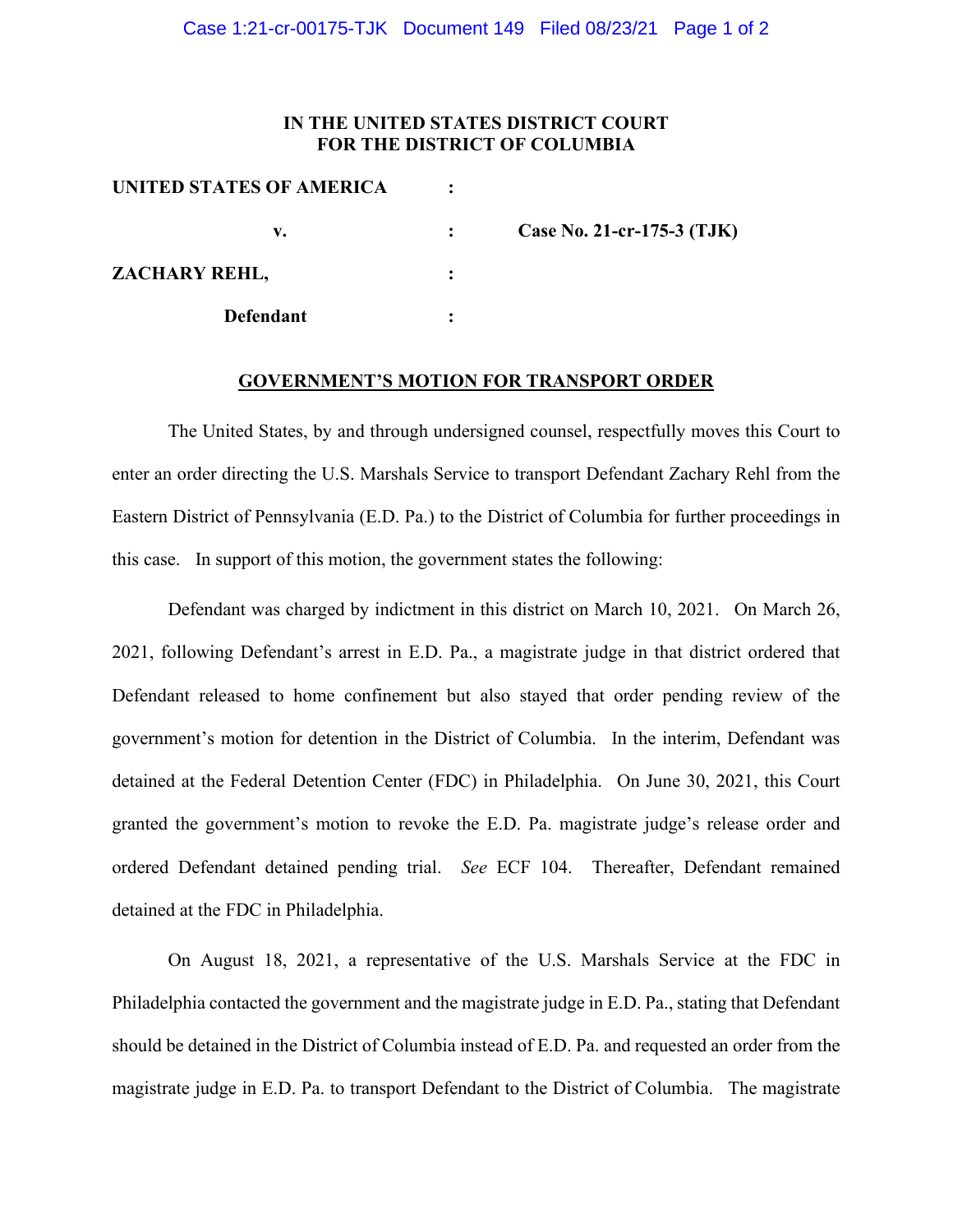### Case 1:21-cr-00175-TJK Document 149 Filed 08/23/21 Page 2 of 2

judge in E.D. Pa. contacted the government and indicated that any order regarding the location of Defendant's detention should be issued by this Court, which is where the criminal case is pending. The government alerted defense counsel to these developments and stated that, pursuant to the request of the U.S. Marshals Service, the government would seek an order from this Court to transport Defendant to the District of Columbia. Defense counsel did not indicate whether or not Defendant would oppose the motion.

For these reasons, the government moves the court to direct the U.S. Marshals Service to transport Defendant to the District of Columbia for further proceedings in this case. A proposed order is attached.

> Respectfully submitted, CHANNING D. PHILLIPS Acting United States Attorney D.C. Bar No. 415793

*/s/ Luke M. Jones*

LUKE M. JONES, VA Bar No. 75053 JASON B.A. MCCULLOUGH, DC Bar No. 998006 U.S. Attorney's Office for the District of Columbia Assistant United States Attorneys 555 4th Street, N.W. Washington, D.C. 20530 (202) 252-7066